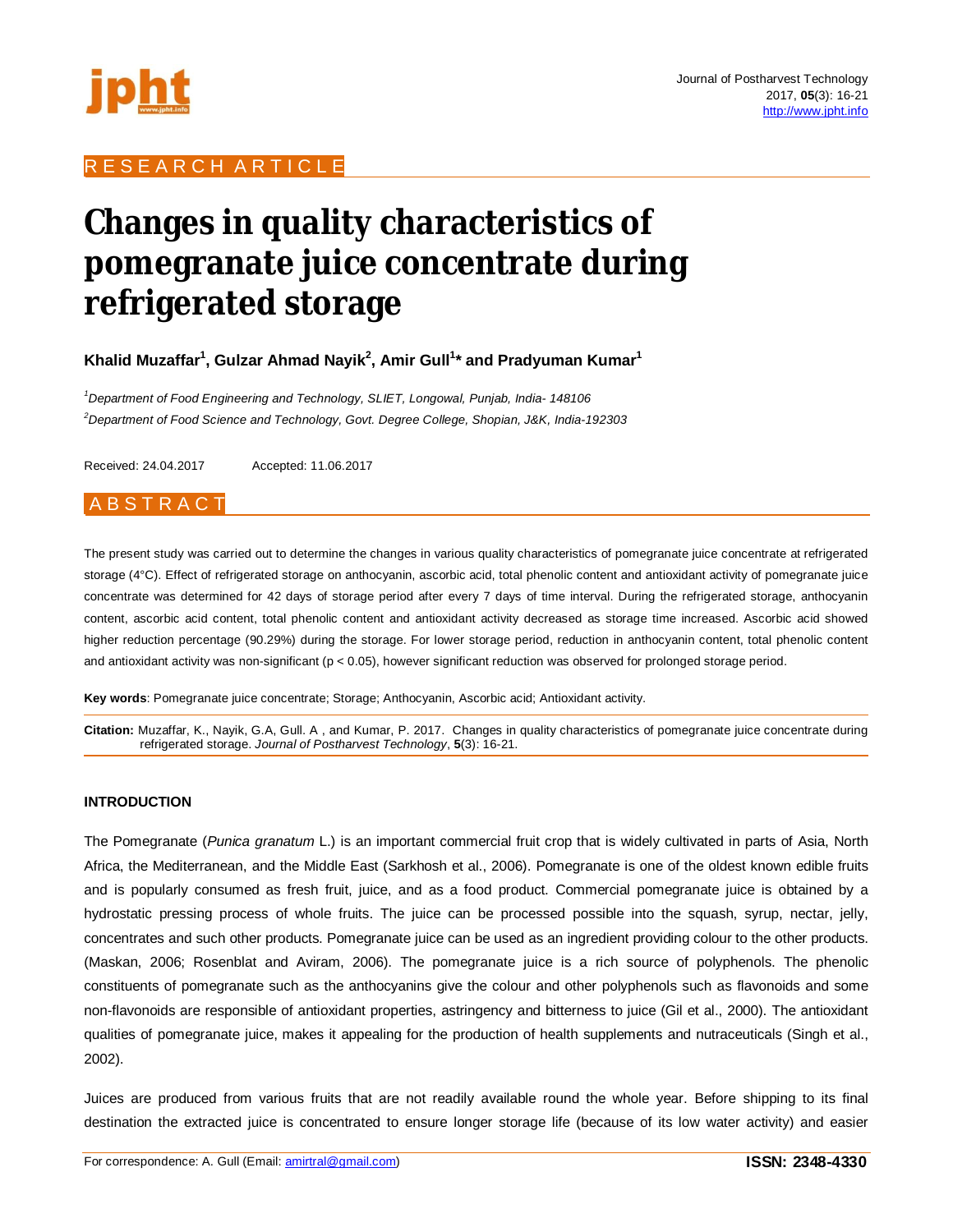transportation. Various quality changes occur during storage of fruit juice concentrate, depending upon the storage conditions. Anaerobic degradation of ascorbic acid mainly appears during storage (Johnson et al., 1995; Solomon et al., 1995). During storage of fruit juices and juice concentrates, there is reduction in polyphenolic content and thus antioxidant activity also decreases (Turkmen et al., 2005; Szajdek and Borowski 2005; Dietrich et al., 2004). The present study was undertaken to determine the extent of quality changes of pomegranate juice concentrate during refrigerated storage.

#### **MATERIALS AND METHODS**

## **Procurement of fruits**

Fully ripened fruits of pomegranate were procured from local market and stored at refrigeration temperature until they were used for the juice extraction. All the chemicals and reagents used were of analytical grade (M/s. Loba Chemie Pvt. Ltd, Mumbai, India).

#### **Preparation of pomegranate juice concentrate**

Pomegranate fruits were cleaned and washed in running water. The fruits were then cut into 4 pieces and the arils were separated. The juice was extracted from the arils by laboratory type juicer. The extracted juice was filtered through a muslin cloth and concentrated to a predefined concentration of 70 °Brix at a temperature of 60 °C with the help of rotary vacuum evaporator. The juice concentrate was then transferred to transparent glass bottles and stored in laboratory refrigerator at 4 °C temperature for 42 days of storage period and evaluated for changes in various quality parameters after every 7 days of time interval.

#### **Total anthocyanin content measurement**

Total anthocyanin content was determined using the pH-differential method described by Lee, Durst, and Wrolstad (2005), using two buffer systems: potassium chloride buffer, pH 1.0 (0.025 M), and sodium acetate buffer, pH 4.5 (0.4 M). The concentrate sample was diluted to 8.90 Brix juice. A 0.1 mL aliquot of the juice was transferred to a 10 mL volumetric flask and made up to 10 mL with corresponding buffer and the absorbance was measured at 510 and 700 nm for solutions at pH 1.0 and pH 4.5, respectively. Total anthocyanins were calculated as cyanindin-3-glucoside according to the following equation:

Total anthocayanin content 
$$
(mg/L) = \frac{A \times MW \times DF \times 1000}{(\varepsilon \times 1)}
$$
 (1)

where A =  $(A_{510} - A_{700})_{pH1.0} - (A510 - A700)_{pH4.5}$ ; MW (molecular weight) = 449.2 g/mol for cyanidin-3-glucoside; DF = dilution factor; 1 = pathlength in cm;  $\varepsilon = 26,900$  molar extinction coefficient in L/mol/cm for cyanidin-3- glucoside; 1000 = conversion from g to mg.

# **Determination of ascorbic acid**

Ascorbic acid content of pomegranate squash was estimated by volumetric method of Sadasivam and Manicam (2008). 5 ml of standard ascorbic acid (100μg/ 100ml) was taken in a conical flask containing 10 ml 4% oxalic acid and was titrated against the 2, 6-dichlorophenol indophenols dye. The appearance and persistence of pink colour was taken as end point. The amount of dye consumed (V<sub>1</sub> ml) is equivalent to the amount of ascorbic acid. 5 ml of sample (prepared by taking 5g of squash in 100 ml 4% oxalic acid) was taken in a conical flask having 10 ml of 4% oxalic acid and titrated against the dye  $(V<sub>2</sub>$ ml). The amount of ascorbic acid was calculated using the formula,

Ascorbic acid (mg/100 g) =  $(0.5 \text{ mg/V}_{1} \text{m}) \times (V_{2}/15 \text{ m}) \times (100 \text{ m}) \times (V_{2} \text{m}) \times (100 \text{ m}) \times (V_{2} \text{m})$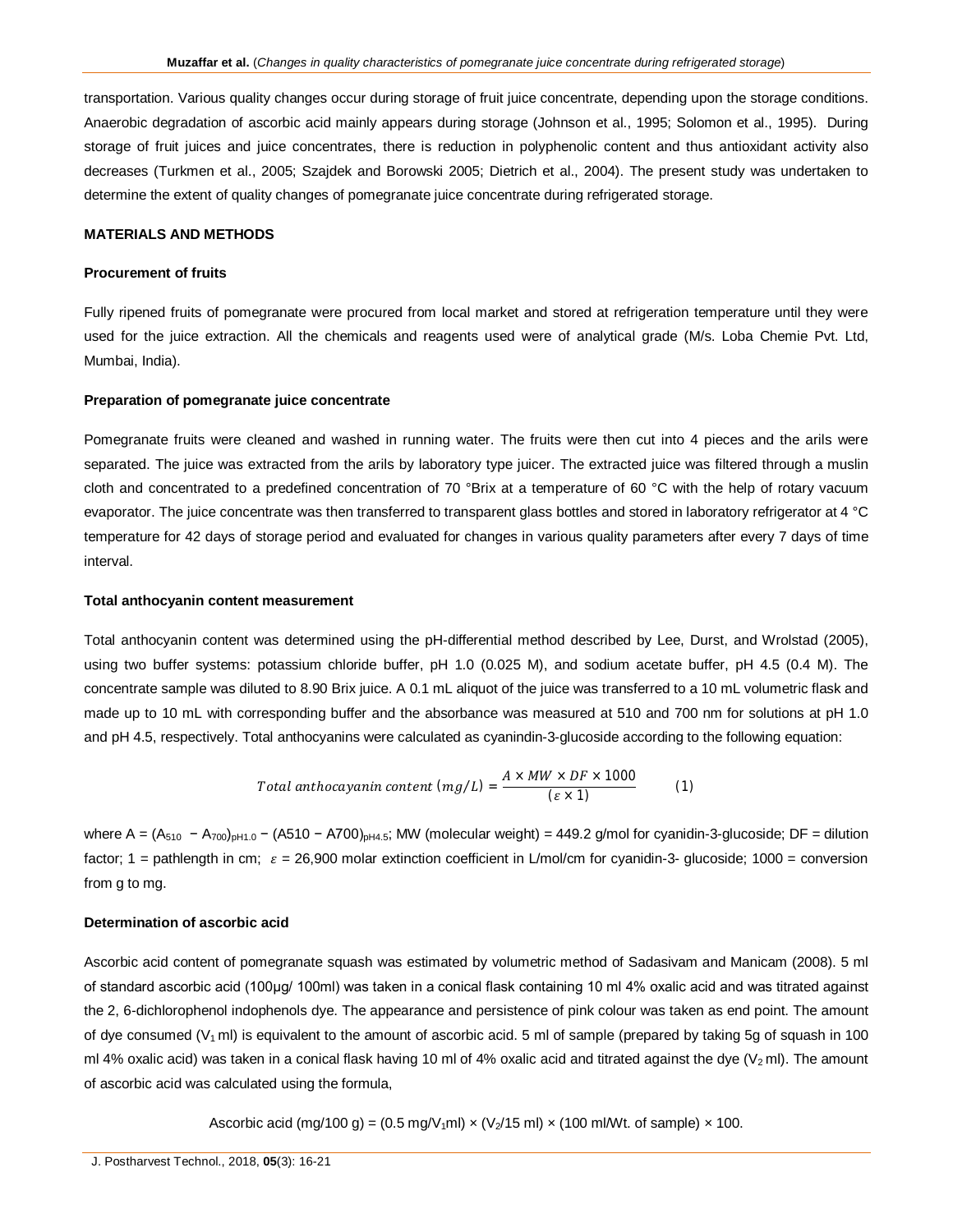Where,  $V_1$  and  $V_2$  = Volume of dye consumed during titration of standard ascorbic acid solution and solution of sample, respectively and  $W_s = W$ eight of the sample, g.

#### **Determination of total phenolic content**

The total phenolic content of pomegranate juice concentrate was determined by Folin-Ciocalteu method, described by Singleton and Rossi, 1965. To 8 mL of diluted solution (1:9) of pomegranate juice concentrate, 500 µL of Folin-Ciocalteu reagent were added. After 3 to 8 min, 1.5 mL of saturated sodium carbonate solution was added. After 2 h the absorbance value was read at 765 nm. The total polyphenol content was calculated from the standard calibration curve obtained from gallic acid (10 - 100µg/ml) and expressed as mg of gallic acid equivalent (GAE) per 100 mL of juice. The measurements were done in duplicate.

#### **Determination of antioxidant activity**

Antioxidant activity was determined by using DPPH (2, 2-diphenyl-1-picrylhydrazyl) as free radical reagent according to the procedure described by Delgado et al*.* (2010) with some modifications. A mass of 0.0024 g of DPPH was dissolved in 100 mL of methanol to obtain a solution of 6.09·10–5 mol/L. The juice concentrate was diluted in methanol/water in a ratio of 4:1 (by volume) and 300 µL of the solution was added to 2.7 mL of DPPH methanolic solution. After 1 h in the dark at room temperature, the absorbance was read at 517 nm. Methanol was used as the control. Antioxidant activity was expressed as the percentage of scavenging activity according to the following equation:

$$
DPPH \, radical \,scavending \, activity \, (*) = \frac{(Abs \, control - Abs \, sample)}{Abs \, control} \times 100 \qquad (2)
$$

where Abs control is the absorbance of control and Abs sample is the absorbance of sample.

#### **Statistical analysis**

All the analyses were carried out in triplicates and the results were expressed as mean ± standard deviation.

## **RESULTS AND DISCUSSION**

#### **Total anthocyanin content**

Anthocayanin pigments are considered the most important elements of the quality of pomegranate juice and the red color of pomegranate juice is primarily associated with anthocyanin pigment (Alighourchi and Barzegar, 2009). The anthocyanin content of fresh prepared pomegranate juice concentrate was 823 mg/100g. With increase in storage period, total anthocyanin content of pomegranate juice concentrate decreased from 823 to 342 mg/100g (Table 1). However, significant reduction was observed for prolonged storage period. Decrease in anthocyanin content could be related to low stability and degradation of anthocyanin pigments during storage

#### **Ascorbic acid content**

Vitamin C is often used as an estimate for the overall nutrient retention of food products because it is by far the least stable nutrient. It is highly sensitive to oxidation and begins to degrade immediately after harvest and also continues to degrade even during prolonged storage of frozen products (Franke et al., 2004). Results related to changes in ascorbic acid content of pomegranate juice concentrate during storage at refrigeration temperature are presented in Table 1. Results indicated that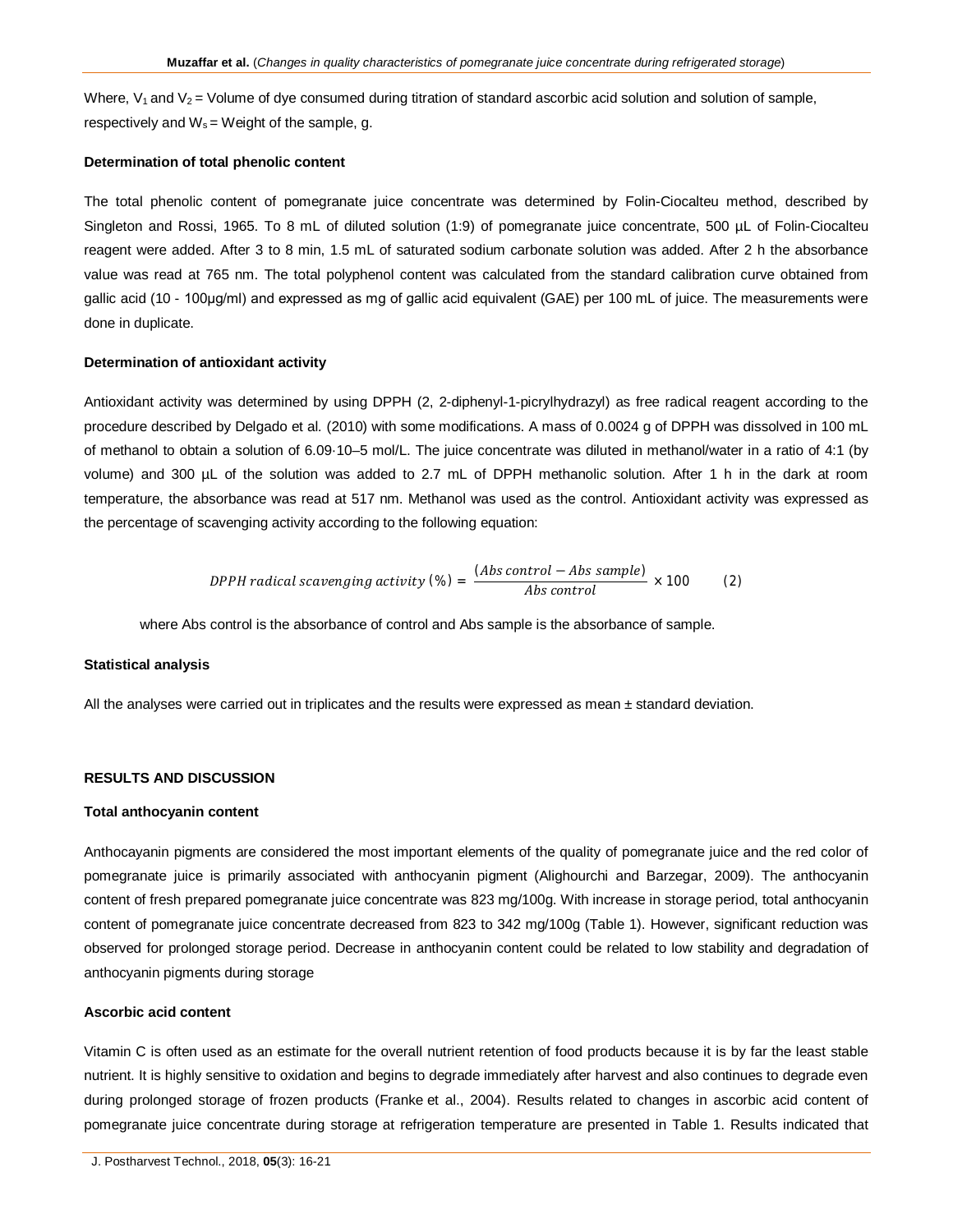ascorbic acid content of pomegranate juice concentrate decreased significantly during the entire storage period. The reduction may be due to oxidation of ascorbic Acid into dehydroascorbic acid. Similar results were also reported by Mandal and Nath (2013), worked on storage stability of aonla (*Emblica officinalis)* squash.

| Storage time (days) | Total anthocyanin content (mg<br>cyanindin-3-glucoside /100ml) | Ascorbic acid content<br>(mg/100g) |
|---------------------|----------------------------------------------------------------|------------------------------------|
| 0                   | $823 \pm 2.67$ <sup>a</sup>                                    | $9.89 \pm 0.18$ <sup>a</sup>       |
| 7                   | 811 $\pm$ 5.69 <sup>ab</sup>                                   | $8.15 \pm 0.13^b$                  |
| 14                  | $793 \pm 3.24^{\circ}$                                         | $6.67 \pm 0.23$ <sup>c</sup>       |
| 21                  | $659 \pm 2.78$ <sup>c</sup>                                    | $4.96 \pm 0.55$ <sup>d</sup>       |
| 28                  | $555 \pm 3.87$ <sup>a</sup>                                    | $2.56 \pm 0.49^e$                  |
| 35                  | $478 \pm 2.45^{\circ}$                                         | $1.89 \pm 0.12$ <sup>r</sup>       |
| 42                  | $342+2.91$ <sup>t</sup>                                        | $0.96 \pm 15^9$                    |

| Table 1. Effect of refrigerated storage on total anthocyanin content and total ascorbic acid content of pomegranate |
|---------------------------------------------------------------------------------------------------------------------|
| juice concentrate                                                                                                   |

# **Table 2. Effect of refrigerated storage on total Phenolic content and antioxidant activity of pomegranate juice concentrate**

| Storage time (days) | <b>Total phenolic content</b><br>(mg GA/100ml) | Antioxidant activity (%)      |
|---------------------|------------------------------------------------|-------------------------------|
| 0                   | $4795 \pm 2.67$ <sup>a</sup>                   | $19.23 \pm 0.72$ <sup>a</sup> |
| 7                   | $4781 \pm 1.69$ <sup>a</sup>                   | $18.14 \pm 0.83$ <sup>a</sup> |
| 14                  | $4769 \pm 5.24$ <sup>a</sup>                   | $16.01 \pm 0.57$ <sup>p</sup> |
| 21                  | $4671 \pm 2.78$ <sup>b</sup>                   | $14.23 \pm 0.23$ <sup>c</sup> |
| 28                  | $4422 \pm 3.87$ <sup>c</sup>                   | $12.19 \pm 0.55$ <sup>d</sup> |
| 35                  | $4150 \pm 2.45$ <sup>a</sup>                   | $9.33 \pm 0.49^e$             |
| 42                  | $3728 + 2.91^e$                                | $7.29 \pm 0.80$ <sup>r</sup>  |

# **Total phenolic content**

Phenolic compounds play an important role in determining the colour and flavor of a product. They are highly volatile and easily oxidized (Karpagavalli and Amutha, 2015). There was a gradual decrease in total polyphenols in pomegranate juice concentrate during storage (Table 2). Prolonged storage period of above 14 days showed significant effect on total phenolic content. A gradual loss of total phenols during storage might be due to their condensation into brown pigments. Similar results were also reported by Kannan and Thirumaran (2001) for jamun products and Sharma et al. (2012) for guava-jamun blended RTS drink and squash.

#### **Antioxidant activity**

The changes in the total antioxidant activity of pomegranate juice concentrate during storage are presented in Table 2. Total antioxidant activity of freshly prepared pomegranate juice concentrate was 19.23%. For a storage period of 7 days there was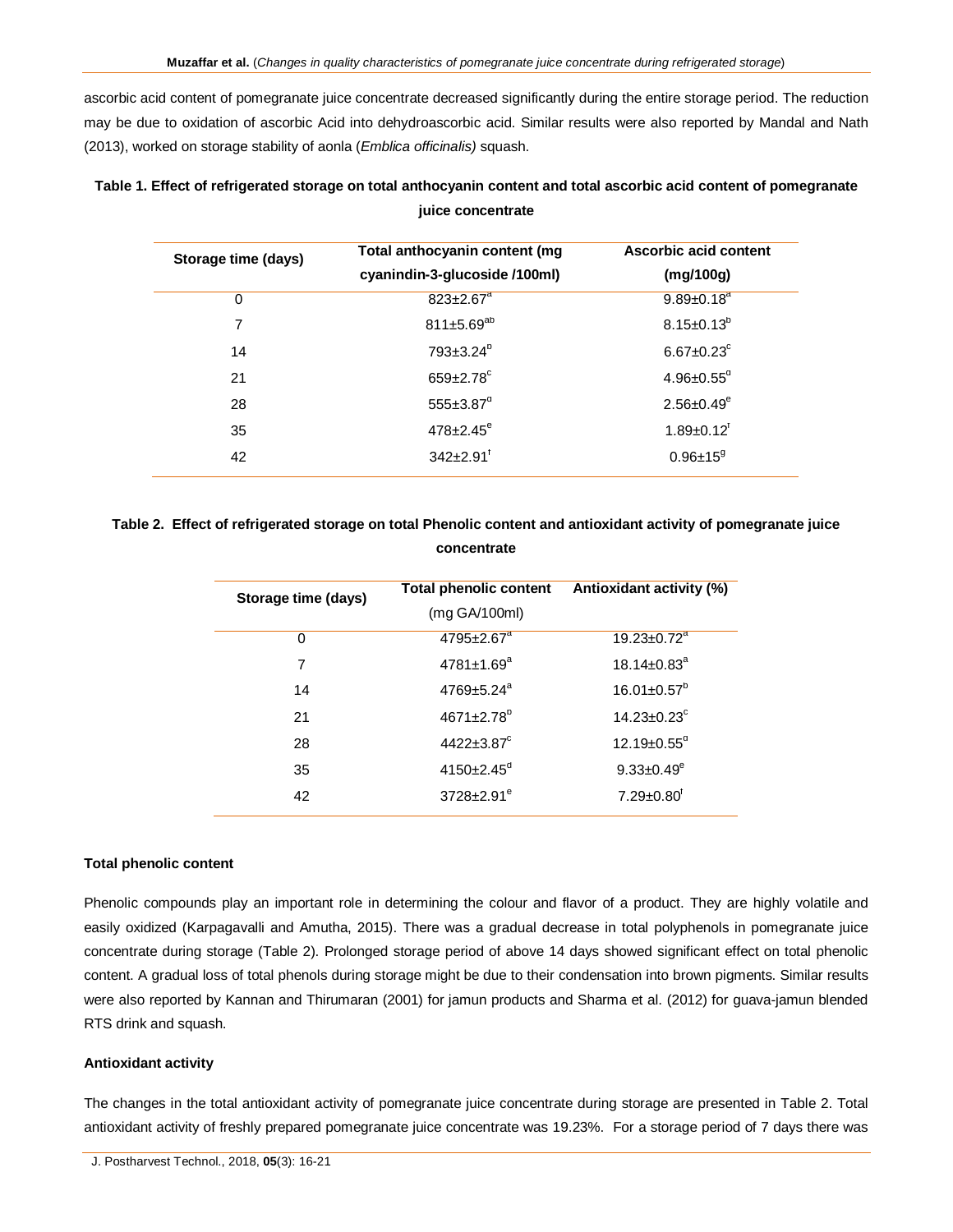no significant decrease in total antioxidant activity. However, after prolonged storage, there was a significant reduction in antioxidant activity. The decrease in antioxidant activity could be related to decrease in ascorbic acid, total poly phenols and total flavonoid content. Tomczak (2007) also observed a decrease in antioxidant activity during storage of black chokeberry juice concentrate. Yang et al. (2007) reported that storing the juice for 30 days at the temperature of 4°C or 24°C, free radical scavenging capacity was found to decrease by 36 and 83 per cent, respectively.

#### **CONCLUSION**

This investigation demonstrates that ascorbic acid showed higher reduction percentage during the storage of pomegranate juice concentrate. Besides this, changes in anthocyanin content, total phenolic content and antioxidant activity of pomegranate juice concentrate during refrigerated storage were not significant for low storage period. However the reduction was significant for higher storage period.

#### **REFERENCES**

- Alighourchi, H. and Barzegar M. 2009. Some physicochemical characteristics and degradation kinetic of anthocyanin of reconstituted pomegranate juice during storage. Journal of Food Engineering, 90, 179–185
- Borowska, E.J., Szajdek A., Borowski J. 2005. Antioxidant properties of fruits, vegetables and their products. Fruit Processing, Jan./Feb., 38-43.
- Delgado, T., Malheiro, R., Pereira, J.A. and Ramalhosa, E. 2010. Hazelnut (*Corylus avellana* L.) kernels as a source of antioxidants and their potential in relation to other nuts. Industrial Crops & Products, 32, 621–626.
- Dietrich, H., Rechner, A. and Patz C.D. 2004. Bioactive compounds in fruit and juice. Fruit Processing, 14, 50-55.
- Franke, A.A., Custer, L.J., Arakaki, C. and Murphy, S.P., 2004. Vitamin C and flavonoid levels of fruits and vegetables consumed in Hawaii. Journal of Food Composition & Analysis, 17, 1–35.
- Gil, MI., Tomas-Barberan, F.A.; Hess-Pierce, B., Holcroft, D.M. and Kader, A.A. 2000. Antioxidant activity of pomegranate juice and its relationship with phenolic composition and processing. Journal of Agricultural and Food Chemistry, 48, 4581-4589.
- Johnson, J. R., Braddock, R. J. and Chen, C. S. 1995. Kinetics of ascorbic acid loss and nonenzymatic browning in orange juice serum: Experimental rate constants. Journal of Food Science, 60(3), 502–505.
- Kannan, S. and A. S. Thirumaran. 2001. Studies on storage life of jamun products. Indian Food Packer, 55(6), 125-127.
- Karpagavalli B. and Amutha, S. 2015. Influence of storage condition on the antioxidant Activity of pomegranate squash. Plant Archives, 15, 405-410.
- Lee, J., Durst, R. W. and Wrolstad, R. E. 2005. Determination of total monomeric anthocyanin pigment content of fruit juices, beverages, natural colorants, and wines by the pH differential method: collaborative study. Journal of AOAC International, 88(5), 1269–1278.
- Mandal, P. and A. Nath. 2013. Study on processing and storage stability of aonla (*Emblica officinalis)* squash. Beverage Food World, 40(4), 40-41.